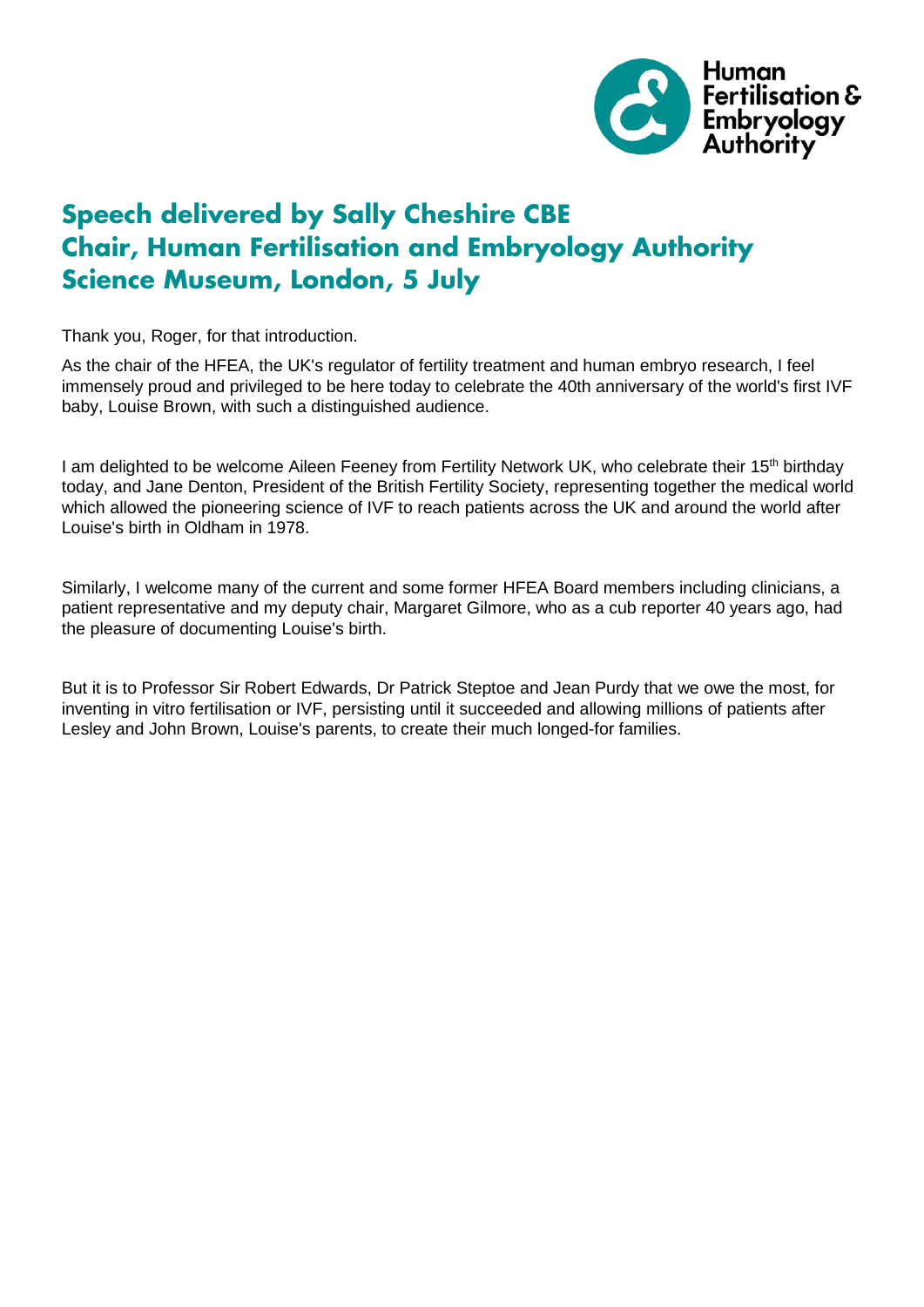I would like to acknowledge Bob and Patrick's family members here today, to say a very public thank you to them for what was achieved and to remind everyone here today that IVF is just one example of the huge potential the UK has for scientific and clinical innovation, respected the world over and celebrated in the Science Museum's wonderful exhibitions - today, of course, focused on IVF.

It is significant today that we celebrate this medical innovation that has changed so may people's lives, on the same day as the 70th anniversary of the NHS celebrations that take place later at Westminster Abbey and York Minster.

Although the first IVF treatments took place privately, Louise and all the other IVF babies would not have been born without the NHS and those extraordinary people working together more than 40 years ago. So we do indeed have double cause for a celebration today.

Louise's birth was a defining moment in medicine and one that, as Roger said, went on to have a huge impact on both the lives of individuals and society as a whole. The UK has reached the milestones of 1 million IVF treatment cycles and 300,000 babies born. Estimates of the number of children born through IVF across the world vary from 5million, 6million to even 10 million. We will probably never know the exact number.

And a recent article in Reproductive BioMedicine Online estimated that by 2100, 400 million babies or 3% of the global population could exist by virtue of IVF, if you include all original IVF babies and their descendants.

That's quite a statistic to come out of Oldham and Bourn Hall clinic, where the first lab work and clinical treatments were carried out.

But if we rewind 40 years, it wasn't all plain sailing. The public's initial reaction to the development of IVF was divided.

Some were proud that the UK spearheaded this new technique, while others were uneasy about the apparently uncontrolled advance of science, bringing with it new possibilities for manipulating the early stages of human development.

IVF was controversial enough that the Medical Research Council refused to fund it and Dr Kay Elder, who worked in the early days at Bourn Hall has revealed that much of that money came from an American millionairess, Lillian Lincoln Howell, who herself suffered from fertility problems and remained anonymous as a benefactor until her death in 2014.

It was society's unease that led the then Government to commission an inquiry, chaired by Mary Warnock, to consider the social, ethical and legal implications of IVF and what safeguards should be put in place.

The Warnock report, published in 1984, identified the need for principles and limits to govern fertility treatment and human embryo research.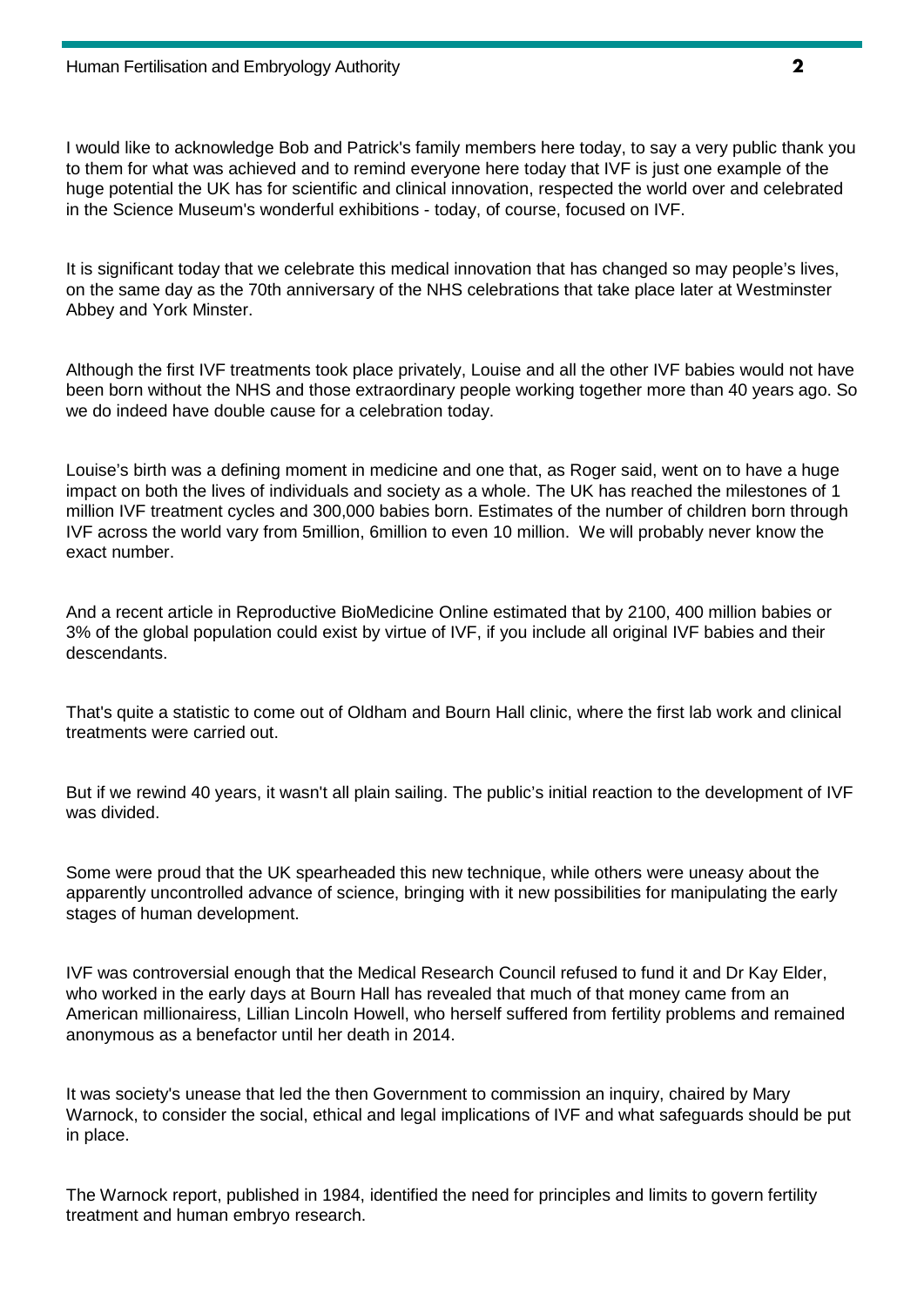MPs from all parties came together to support the Human Fertilisation and Embryology Act because they supported the idea of the regulation of fertility treatment and embryo research, and ultimately, our organisation, the Human Fertilisation and Embryology Authority (or HFEA for short) started work in 1991.

If you listen to MPs who supported the Parliamentary bill at the time, it wasn't a given that the legislation would succeed, and I pay tribute to those across the political spectrum who had the courage and foresight to support pioneering legislation as Edwards, Steptoe and Purdy had pioneered IVF as a medical treatment.

Our remit at the HFEA remains the same today as it was in 1991 – to ensure treatment is safe and ethical. We want to ensure that everyone who steps into a fertility clinic, and everyone born as a result of treatment, receives the best quality care.

We do this by licensing, monitoring and inspecting UK fertility clinics, as Mary Warnock's Committee envisaged and as was set out in the HFE Act.

We set standards by which clinics operate and we use the data we collect by law to improve the quality and consistency of clinic performance and the service patients receive.

The UK has the largest database of fertility treatment in the world (all one million cycles) and we seek to analyse that data for the sector and for patients so that they can make the best informed decisions on their treatment.

There have been huge advancements in scientific research and medicine over the past 40 years and the UK remains at the forefront of scientific and clinical development in IVF.

We are leading the way with a regulatory model, which has managed to support innovation while maintaining the trust of the public and patients that we will be ethically robust in our decision-making. It's what is sometimes called the bargain between science and society.

The HFE Act has now been in place for 27 years and society is very different in 2018 to 1978.

In partnership with the fertility sector and Parliament, we face continued controversy, public debate and legislative change head-on and we have managed to successfully navigate changes to legal parenthood and donation amongst other topics.

Doubtless there will be calls for further legislative change in areas Mary Warnock's committee were simply not forced to consider, like storage of frozen eggs and sperm beyond the current 10-year limit, but that is a matter for Parliament.

What I can say in 2018 is that the ethical lines laid down by Baroness Warnock, such as the 14-day rule for keeping embryos for research, still stand and there has been no "slippery slope".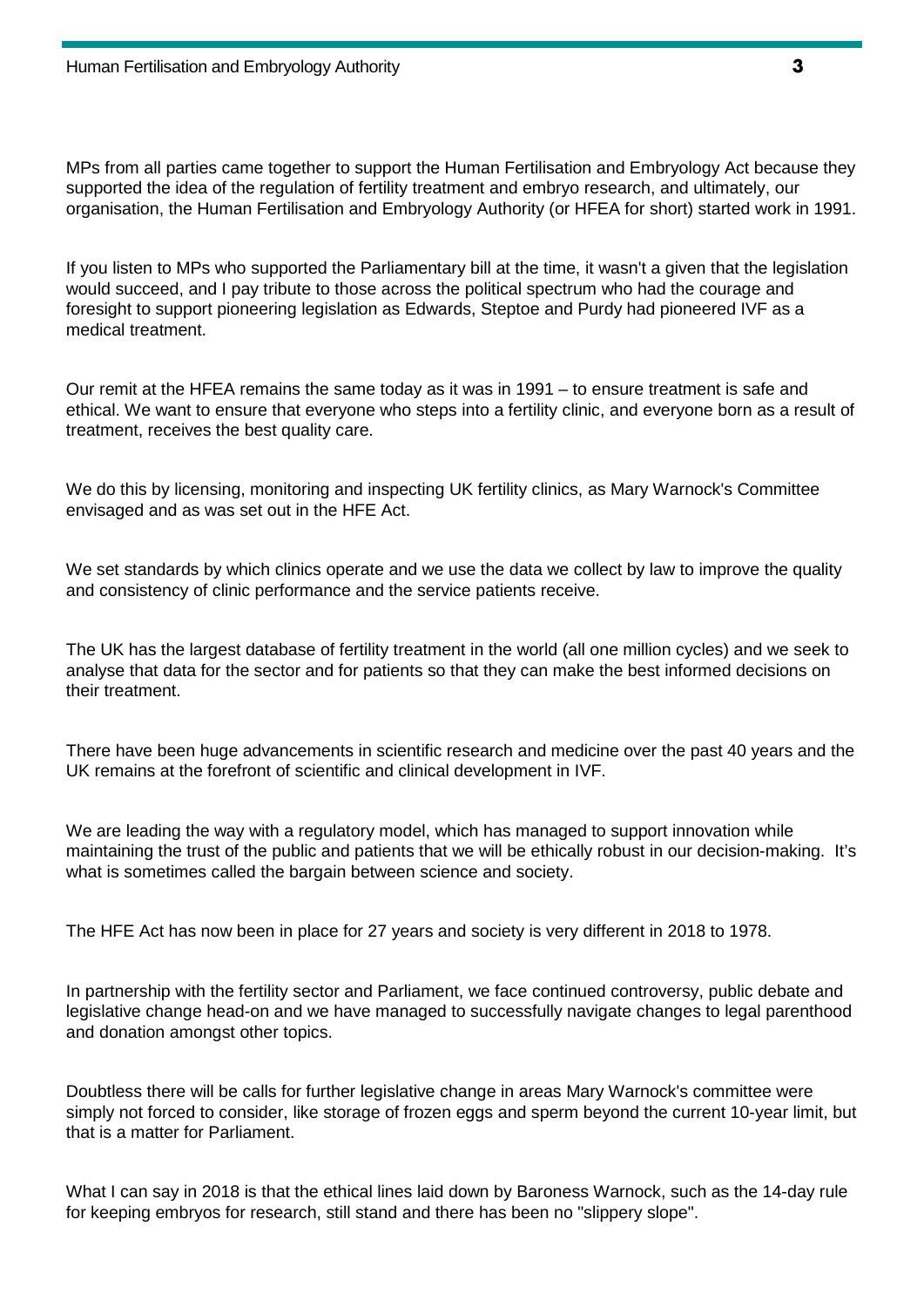The UK still bans sex selection and human cloning and I believe we have successfully upheld the morality the HFEA was set up to preserve.

On a positive front, we have seen embryo testing developed to allow people to avoid passing on serious inherited diseases to any children they might have.

The UK was the first country in the world to license ground-breaking mitochondrial donation techniques which allow women who carry the risk of serious mitochondrial disease to avoid passing it onto their children.

We also continue to lead the way in gene editing research.

So, as we celebrate Louise's birthday, what of the future? IVF now happens globally; but the way it is regulated varies from country to country.

I believe firmly that the world looks to the UK model as the blueprint, with the right mix of allowing innovation but maintaining public trust. The bargain between science and society that I mentioned earlier.

We, as the regulator, will continue to encourage world class research and clinical trials.

We will continue to help patients make informed choices by being the go-to source for clear, unbiased and reliable information on fertility treatments and clinics.

There's a plethora of information out there about fertility treatments, success rates and what clinics can offer. We know patients care about the cost of treatment, which varies widely. As shown in the exhibition, a standard treatment cycle should cost between £3,000-5,000 and yet we know that in some private clinics it can cost many times more. This can be driven by so called add on treatments to standard IVF which we know from extensive media coverage in recent months lack medical evidence on whether they work or not. EHSRE – the International Conference on Assisted Reproduction - this week have published papers showing there is no effective evidence for some of the common add on s and come can even be potentially harmful.

That same media coverage this week has also revealed some positive developments in medical research such as the possibility of an artificial ovary.

As we encourage the fertility sector and researchers to develop that evidence base and further increase success rates, the HFEA will continue to act as a bridge between scientists, clinicians and patients.

Since 1991, when the HFEA was set up, birth rates from IVF treatment in the UK have nearly doubled – around one in three treatment cycles for patients under 35 results in a baby, more than 20,000 of whom were born in 2016.

40 years after Louise Brown was born, we do live in a different world, but it's important to remember the heartache her parents went through is still very real for millions of people.